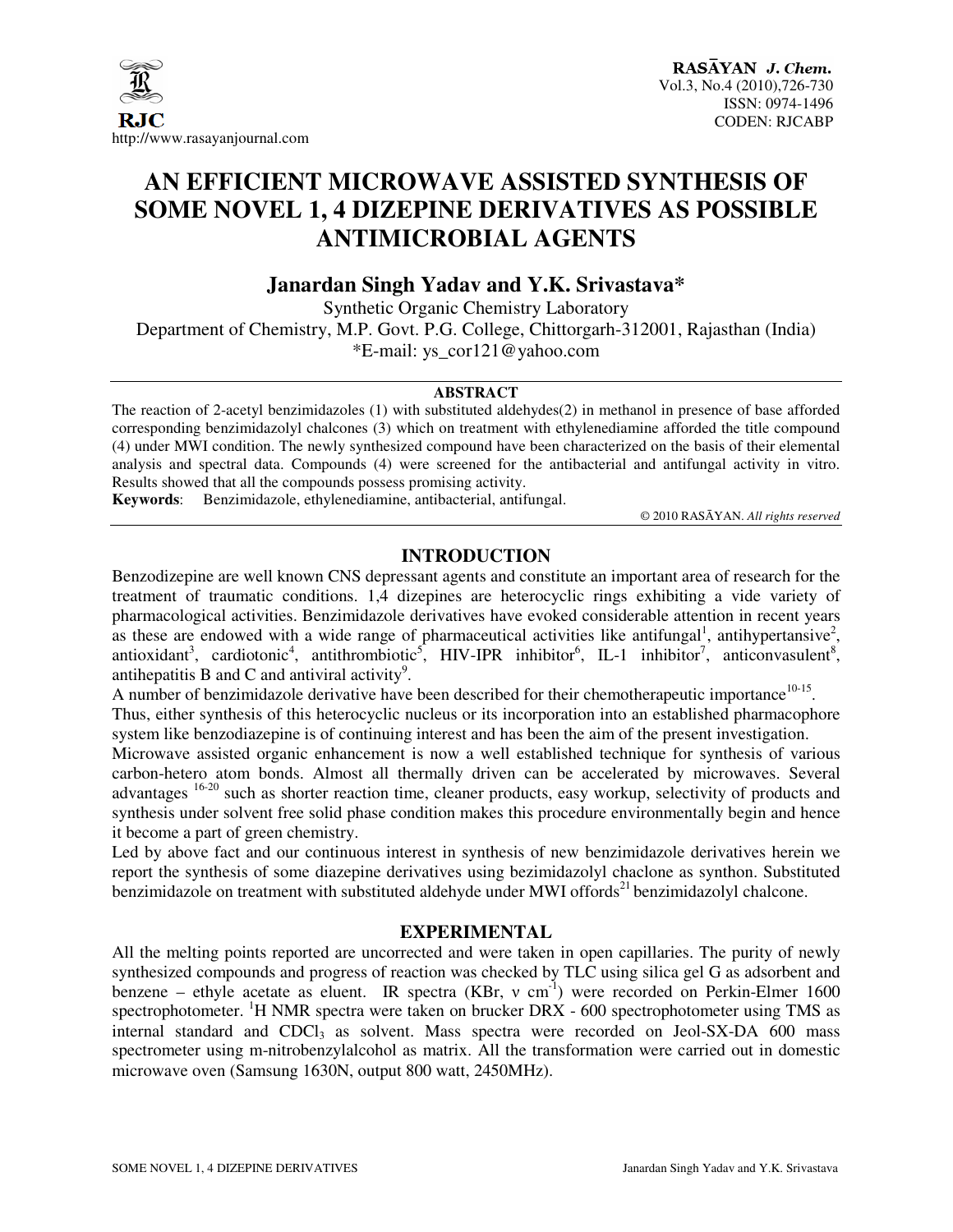R



Scheme-1

#### **MWI Process**

#### **Synthesis of benzimidazolyl chalcones (3a-f)**

A solution of substituted benzimidazole (0.01 mol) and appropriately substituted aldehyde (0.02 mol) in methanol were taken in a beaker. Potassium hydroxide was added in 4.0 gm and the reaction mixture was subjected to microwave oven over for 30 seconds to 2 minutes at 300 watts power. After completion of reaction as indicated by TLC, the reaction mixture was cooled to RT, poured in ice cold water, the products obtained was filtered washed with water and recrystillization from methanol to get analytical samples of  $(3a-f)$ .

#### **Synthesis of 2-(7-phenyl-2,2,6,7-tetra hydro-1H-1,4-dizepine-5-yl)-1H-benzimidazole(4a-f)**

An ultimate mixture of chalcone (3a-f) (0.001 mol) and ethylenediamine (0.001) was subjected to microwave irradiation for 4 to 6 min at 800 watts and then cooled to RT. The products was recrystallized by methanol or acetone to get analytical samples of (4a-f).

#### **Conventional process**

#### **Synthesis of benzimidazolyl chalcone (3a-f)**

Solution of substituted benzimidazole (0.01mol) and substituted aldehyde (0.02mol) in methanol were taken in flask. Potassium hydroxide 4.0 gm was added and the reaction mixture refluxed for 3-4 houres on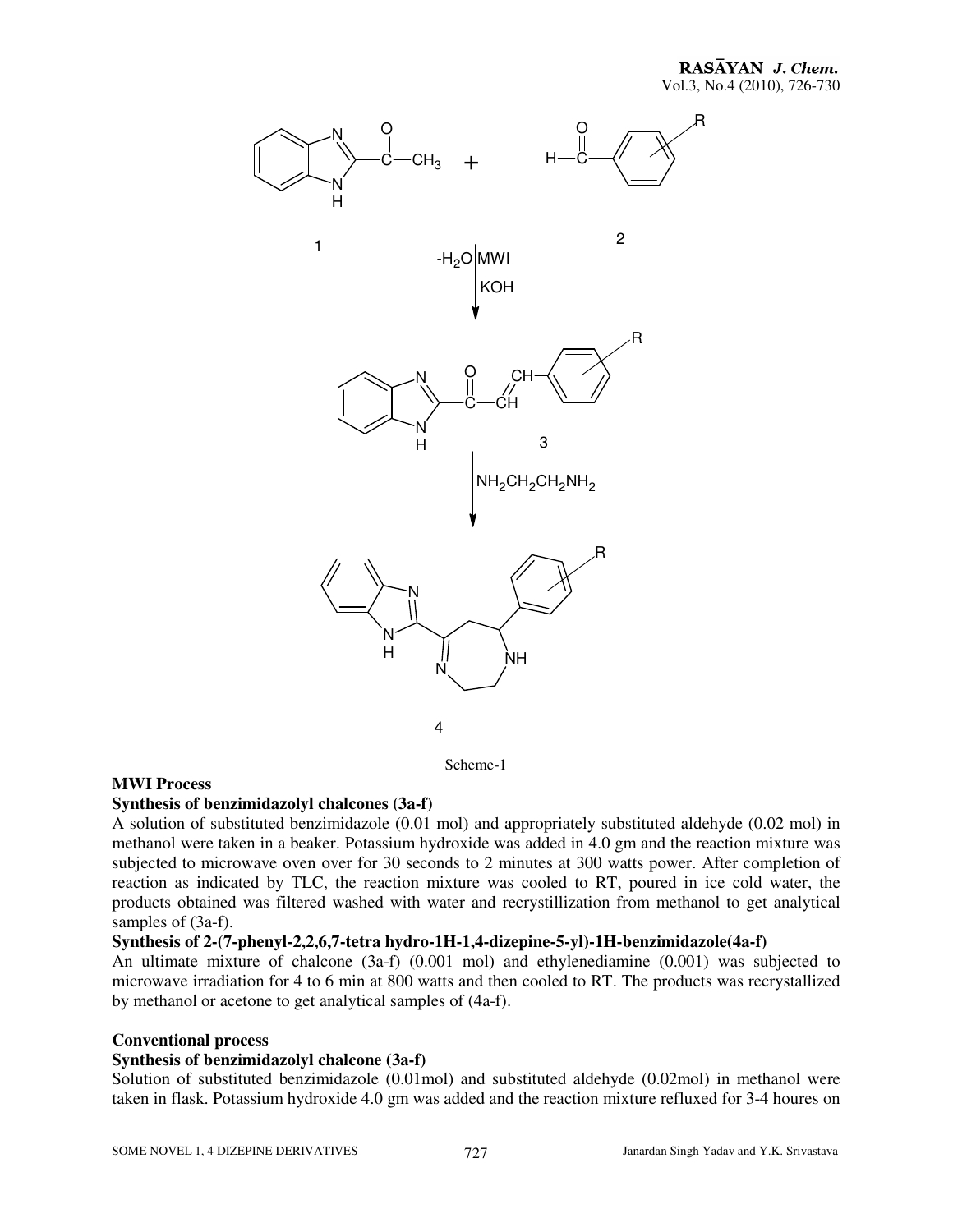water wath. After completion of reaction the mixture was cooled RT. It was poured in ice cold water, filtered, washed and recrystillised with methanol or acetone to get analytical sample of (3a-f).

#### **Synthesis of 2-(7-phenyl-2,2,6,7-tetra hydro-1H-1,4-dizepine-5-yl)-1H-benzimidazole(4a-f)**

Benzimidazole chalcone (3a-f) (0.001mole) and ethylenediamide (0.001mol) were dissolved in methanol 30ml and reaction mixture was for refluxed for 8 to 10 hours on water bath. It was then cooled at RT. The product obtained was recrystallized from methanol or acetone to get analytical samples of (4a-f).

#### **RESULTS AND DISCUSSION**

The reaction of substituted benzimidazolyl chalcones with ethylenediamine afforded 2-(7-phenyl-2,2,6,7 tetra hydro-1H-1,4-dizepine-5-yl)-1H-benzimidazoles (4a-f) by both MWI and conventional methods. The identify of newly prepared dizepines was established on the basis of their elemental analysis and spectral data.

#### **1-(Benzimidazol-2-yl) -3- phenyl prop-2-en-1- one (3a):**

IR (KBr): 3264-3444 (N-H str.), 3080 (C-H Str., Ar-H), 1667 (C=O Str.), 1597 cm-1 (C=N Str.); <sup>1</sup>H NMR  $(CDCl_3)$ :  $\delta$  9.32 (S, 1H, NH), 7.8-7.1 (m, 9H, Ar-H), 5.6 (d, 1H, =CH-Ar)

#### **1-(Benzimidazol-2-yl) -3(-4 methoxy phenyl ) prop-2-en-1- one (3b):**

IR (KBr): 3400 (N-H str.), 1654 (C=O Str.), 1575 (C=N Str.), 1088 cm<sup>-1</sup> (C=O Str.); <sup>1</sup>H NMR (CDCl<sub>3</sub>): δ 9.08 (S, 1H, NH), 7.88-7.32 (m,8H, Ar-H), 5.57 (d,1H, =CH-Ar) 3.3(S,3H, OCH3).

#### **1-(Benzimidazol-2-yl) -3[-4 (dimethylamino) phenyl] prop-2-en-1- one (3f):**

IR (KBr): 3430 (N-H str.), 2913 (C-H Str., CH<sub>3</sub>), 1663 (C=O Str.), 1601 cm<sup>-1</sup> (C=NStr.); <sup>1</sup>H NMR (CDCl3): δ 9.21 (S, 1H, NH), 7.79-7.27 (m,8H, Ar-H), 5.61 (d,1H, =CH-Ar) 3.19 (S,6H, N(CH3)2).

#### **2-(7-Phenyl-2,3,6,7-tetrahydro-1***H***-1,4-diazepin-5-yl)-1***H***-benzimidazole (4a):**

IR (KBr): 3070 (N-H), 1500 (C=N); <sup>1</sup>H NMR (CDCl<sub>3</sub>):  $\delta$  6.0 (d, 1H, C<sub>2</sub>-H), 7.35 (d,1H,C<sub>3</sub>-H), 6.05-7.3 (m,11H, Ar-H),3.76 (S, 1H, NH)

#### **2-[7-(4-Methoxyphenyl)-2,3,6,7-tetrahydro-1***H***-1,4-diazepin-5-yl]-1***H***-benzimidazole (4b):**

IR (KBr): 3092 (N-H), 1490 (C=N), 1260 (C-O); <sup>1</sup>H NMR (CDCl<sub>3</sub>):  $\delta$  6.15 (d, 1H, C<sub>2</sub>-H), 7.37 (d,1H,C<sub>3</sub>-H), 6.15-7.24 (m,11H, Ar-H),3.75 (S, 1H, NH), 3.95 (S,3H,OCH3)

**2-[7-(3,4-Dimethoxyphenyl)-2,3,6,7-tetrahydro-1***H***-1,4-diazepin-5-yl]-1***H***-benzimidazole (4c):**  IR (KBr): 3095 (N-H), 1495 (C=N), 1270 (C-O); <sup>1</sup>H NMR (CDCl<sub>3</sub>):  $\delta$  6.10 (d, 1H, C<sub>2</sub>-H), 7.30 (d,1H,C<sub>3</sub>-H), 6.12-7.24 (m,9H, Ar-H),3.75 (S, 1H, NH), 3.98 (S,9H,2X-OCH3)

#### **2-[7-(3,4,5-Trimethoxyphenyl)-2,3,6,7-tetrahydro-1***H***-1,4-diazepin-5-yl]-1***H***-benzimidazole(4d):**  IR (KBr): 3060 (N-H), 1490(C=N), 1215 (C-O); <sup>1</sup>H NMR (CDCl<sub>3</sub>):  $\delta$  6.22 (d, 1H, C<sub>2</sub>-H), 7.25 (d, 1H, C<sub>3</sub>-H), 6.11-7.23 (m,8H, Ar-H),3.76 (S, 1H, NH), 3.96 (S,9H,3X-OCH3)

**2-[7-(4-Chlorophenyl)-2,3,6,7-tetrahydro-1***H***-1,4-diazepin-5-yl]-1***H***-benzimidazole (4e):**  IR (KBr): 3075 (N-H), 1490 (C=N), 780 (C-Cl); <sup>1</sup>H NMR (CDCl<sub>3</sub>):  $\delta$  6.04 (d, 1H, C<sub>2</sub>-H), 7.28 (d, 1H, C<sub>3</sub>-H), 6.08-7.16 (m,10H, Ar-H),3.78 (S, 1H, NH)

**2-[7-(4-Dimethylamniophenyl)-2,3,6,7-tetrahydro-1***H***-1,4-diazepin-5-yl]-1***H***-benzimidazole (4f):**  IR (KBr): 3090 (N-H), 1485 (C=N), 1110 (C-N); <sup>1</sup>H NMR (CDCl<sub>3</sub>):  $\delta$  6.12(d, 1H, C<sub>2</sub>-H), 7.36 (d, 1H, C<sub>3</sub>-H),  $6.24$ -7.28 (m, 10H, Ar-H), 3.80 (S, 1H, NH), 2.46(S, 6H, N(CH<sub>3</sub>)<sub>2</sub>)

The mass spectra of these compounds gave molecular ion peaks corresponding to their molecular masses.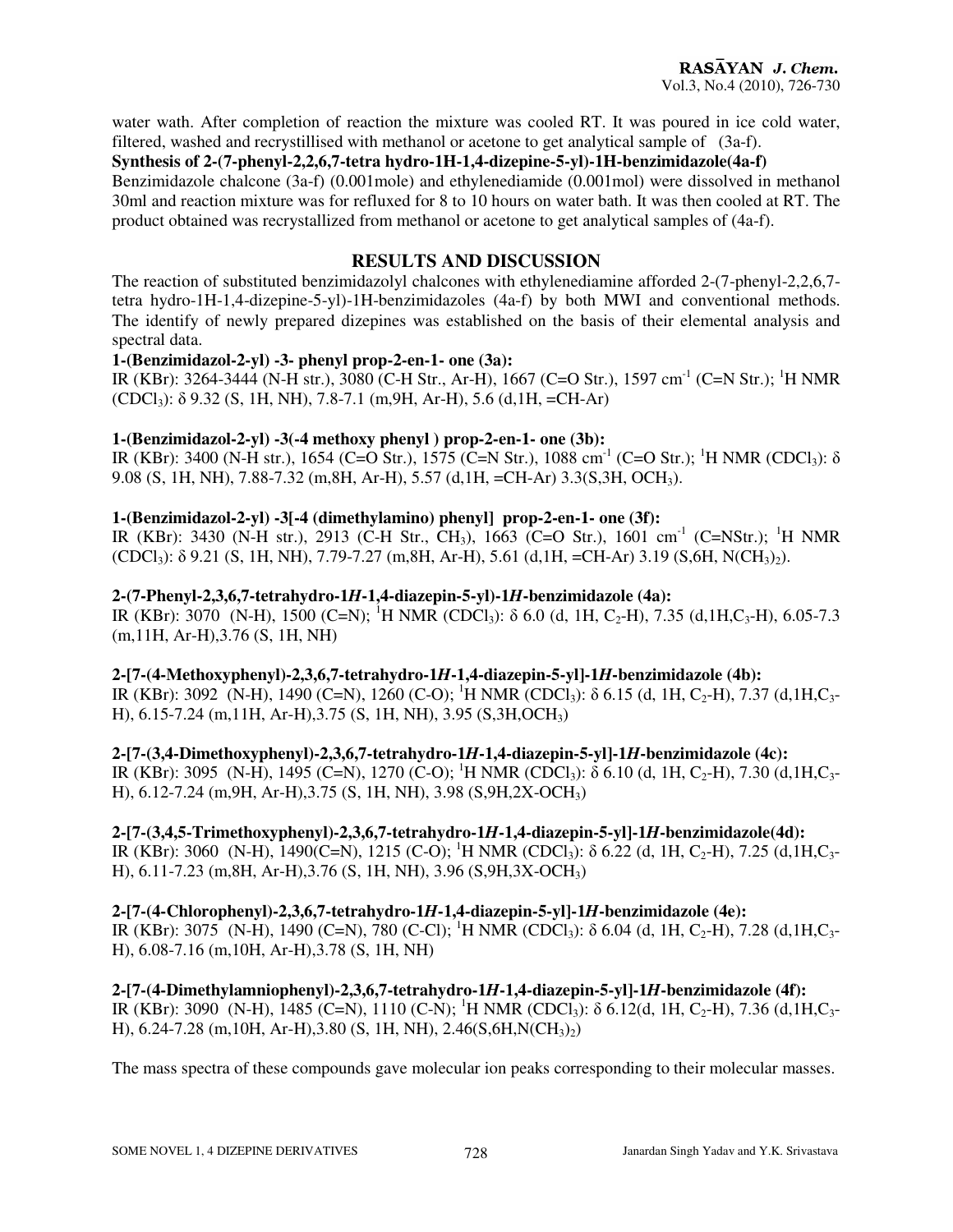| Compd          | $\mathbf R$                 | Molecular Formula           | <b>MP</b>    | Yield |            | <b>Reaction Time</b> |          |
|----------------|-----------------------------|-----------------------------|--------------|-------|------------|----------------------|----------|
|                |                             |                             | $^{\circ}$ c | Conv  | <b>MWI</b> | Conv(Hrs)            | MWI(min) |
| 3a             | H                           | $C_{16}H_{12}N_2O_1(248)$   | 205          | 77    | 82         | 4.0                  | 3.0      |
| 3 <sub>b</sub> | $4-OCH3$                    | $C_{17}H_{14}N_2O2(278)$    | 225          | 75    | 80         | 4.3                  | 3.2      |
| 3c             | $3, 4-OCH3$                 | $C_{18}H_{16}N_2O3(308)$    | 212          | 76    | 85         | 4.1                  | 3.0      |
| 3d             | $3, 4, 5$ -OCH <sub>3</sub> | $C_{19}H_{18}N_2O4(338)$    | 217          | 73    | 84         | 4.2                  | 3.5      |
| 3e             | $4-C1$                      | $C_{16}H_{11}N_2O_1Cl(282)$ | 224          | 75    | 85         | 4.4                  | 3.1      |
| 3f             | $4-N(CH_3)_2$               | $C_{18}H_{17}N_3O_1(291)$   | 260          | 73    | 80         | 4.2                  | 3.3      |
| 4a             | H                           | $C_{18}H_{18}N_4(290)$      | 101          | 70    | 72         | 8.0                  | 4.2      |
| 4 <sub>b</sub> | $4-OCH3$                    | $C_{19}H_{20}N_4O(320)$     | 110          | 68    | 70         | 9.0                  | 4.4      |
| 4c             | $3, 4$ -OCH <sub>3</sub>    | $C_{20}H_{22}N_4O_2(350)$   | 130          | 65    | 69         | 8.3                  | 4.3      |
| 4d             | $3, 4, 5$ -OCH <sub>3</sub> | $C_{21}H_{24}N_4O_3(380)$   | 91           | 70    | 75         | 8.4                  | 4.1      |
| 4e             | $4-C1$                      | $C_{18}H_{17}N_4 Cl(324.5)$ | 98           | 75    | 84         | 9.0                  | 3.5      |
| 4f             | $4-N(CH_3)_2$               | $C_{20}H_{23}N_5(333)$      | 135          | 67    | 72         | 10.0                 | 4.5      |

Table-1: Physical data of compounds 3 and 4.

#### **Antimicrobial activity**

 Newly synthesized compounds were screened for their antibacterial against E.coli, P. pseudomonas, B.subtilis, K. pneumoniae and antifungal activity agents Candida albicans and Aspergillus niger in vitro at a concentration 500 µg/ml. Standard drug used were cefuroxacin and Fluconazole respectively. The screening results have been tabulated in Table-2.

| Compd                |         | Antibacterial | Antifungal         |               |                          |             |
|----------------------|---------|---------------|--------------------|---------------|--------------------------|-------------|
|                      | E. coli | K. pneumoniae | <b>B.</b> subtilis | P.pseudononas | Candida                  | Aspergillus |
|                      |         |               |                    |               | Albicans                 | Niger       |
| 4b                   | 29      | 25            | 30                 | 32            | 12                       | 14          |
| 4c                   | 25      | 18            | 17                 | 25            | 13                       | 12          |
| 4d                   | 20      | 22            | 26                 | 26            | 14                       | 13          |
| 4e                   | 33      | 25            | 24                 | 27            | 13                       | 16          |
| 4f                   | 27      | 20            | 28                 | 26            | 14                       | 13          |
| <b>Standard Drug</b> | 40      | 40            | 40                 | 40            | $\overline{\phantom{0}}$ |             |
| Cifuroxacin HCl      |         |               |                    |               |                          |             |
| <b>Standard Drug</b> |         | -             |                    |               | 30                       | 30          |
| Fluconazole          |         |               |                    |               |                          |             |

#### **CONCLUSION**

All the transformation were carried out microwave irradiation method under solvent less condition which lead to considerable time saving better yields and environmentally benign procedure. The solvent less condition diminish the problem of waste disposal and is eco friendly. Some of synthesized compounds have shown promising antimicrobial activity.

#### **ACKNOWLEDGMENTS**

Thanks are due to the Director SAIF CDRI LUCKNOW and SAIF CHANDIGARH for spectral results and Dr. Kanika Sharma, Deptt. of Microbiology MLS University, Udaipur for antimicrobial activity.

#### **REFERENCES**

- 1. C. Enguehard, J.L. Renou, H. Allouchi, J.M. Lager & A. Guiffier, *Chem Pharm Bull*, **48**, 935, (2000).
- 2. F. Hadizadeh, M. Banashed, H. Poorsoghat, & M. Fatehi Hassanabad, *Indian J. Chem.* **44B**, 2343, (2005).
- 3. H. Goker, C. Kus, D. Otkin, & N. Altanlar, *Bioorg Med Chem.* **10**, 2589, (2002).